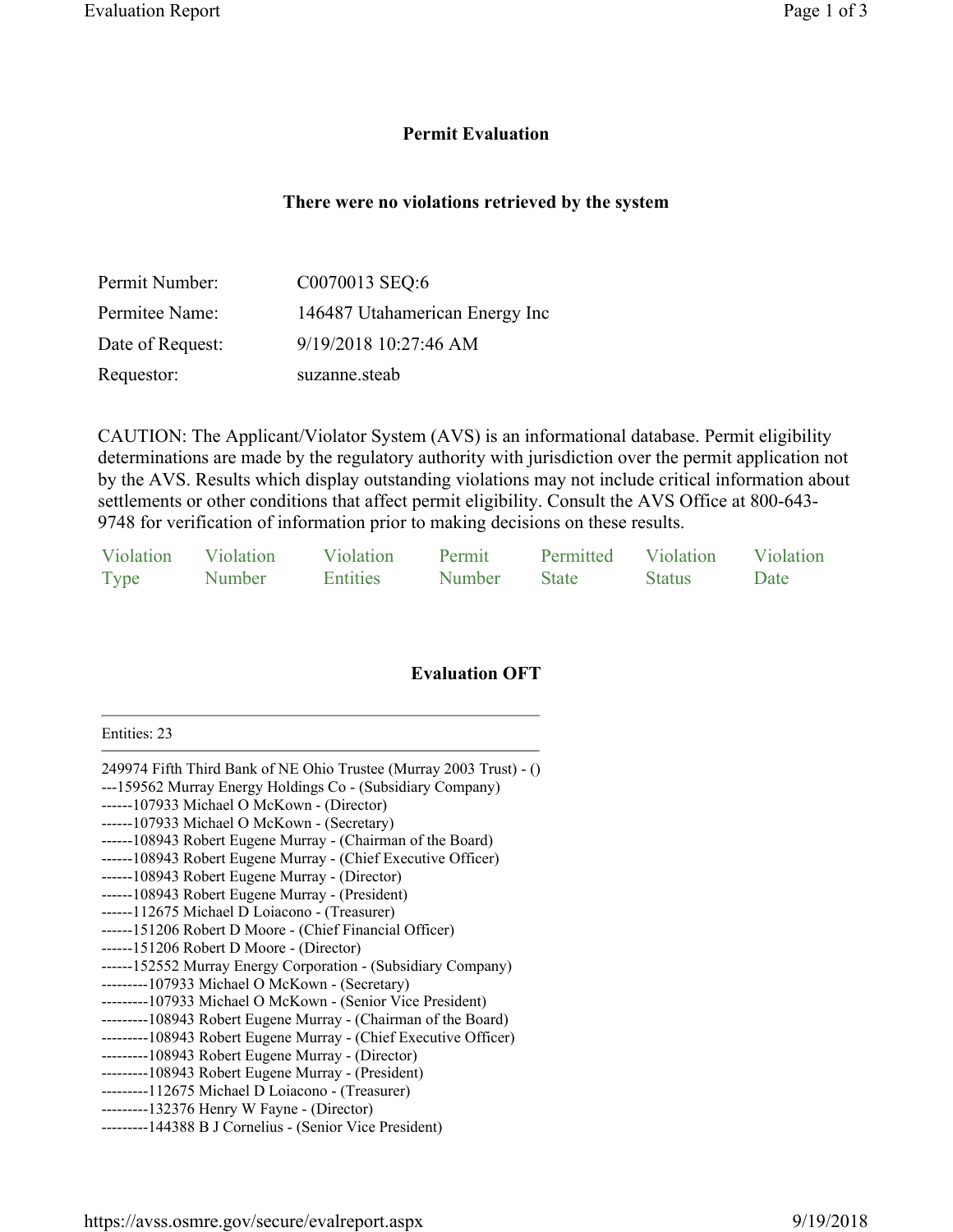---------144606 Eric S Grimm - (Vice President) ---------146487 Utahamerican Energy Inc - (Subsidiary Company) ------------107933 Michael O McKown - (Secretary) ------------108943 Robert Eugene Murray - (Director) ------------144388 B J Cornelius - (Senior Vice President) ------------151206 Robert D Moore - (Director) ------------151206 Robert D Moore - (Treasurer) ------------255028 Matthew C Efaw - (President) ---------151206 Robert D Moore - (Chief Financial Officer) ---------151206 Robert D Moore - (Chief Operations Officer) ---------151206 Robert D Moore - (Director) ---------151206 Robert D Moore - (Executive Vice President) ---------156388 James R Turner Jr - (Senior Vice President) ---------156726 Richard L Lawson - (Director) ---------157762 Roy A Heidelbach - (Vice President) ---------158587 Paul B Piccolini - (Vice President) ---------159563 Robert Edward Murray - (Executive Vice President) ---------159564 Ryan Michael Murray - (Vice President) ---------249957 Jason D Witt - (Assistant Secretary ) ---------253490 Michael T W Carey - (Vice President) ---------255049 Anthony C Vcelka II - (Assistant Treasurer) ------159563 Robert Edward Murray - (Shareholder) ------159564 Ryan Michael Murray - (Shareholder) ------159565 Jonathan Robert Murray - (Shareholder) 250292 Murray, Robert Eugene Trustee, (REM Family Trust) - () ---108943 Robert Eugene Murray - (Chief Executive Officer) ---108943 Robert Eugene Murray - (Director) ---108943 Robert Eugene Murray - (President) ---108943 Robert Eugene Murray - (Shareholder) ---108943 Robert Eugene Murray - (Trustee) ---159562 Murray Energy Holdings Co - (Subsidiary Company) ------107933 Michael O McKown - (Director) ------107933 Michael O McKown - (Secretary) ------108943 Robert Eugene Murray - (Chairman of the Board) ------108943 Robert Eugene Murray - (Chief Executive Officer) ------108943 Robert Eugene Murray - (Director) ------108943 Robert Eugene Murray - (President) ------112675 Michael D Loiacono - (Treasurer) ------151206 Robert D Moore - (Chief Financial Officer) ------151206 Robert D Moore - (Director) ------152552 Murray Energy Corporation - (Subsidiary Company) ---------107933 Michael O McKown - (Secretary) ---------107933 Michael O McKown - (Senior Vice President) ---------108943 Robert Eugene Murray - (Chairman of the Board) ---------108943 Robert Eugene Murray - (Chief Executive Officer ) ---------108943 Robert Eugene Murray - (Director) ---------108943 Robert Eugene Murray - (President) ---------112675 Michael D Loiacono - (Treasurer) ---------132376 Henry W Fayne - (Director) ---------144388 B J Cornelius - (Senior Vice President) ---------144606 Eric S Grimm - (Vice President) ---------146487 Utahamerican Energy Inc - (Subsidiary Company) ------------107933 Michael O McKown - (Secretary) ------------108943 Robert Eugene Murray - (Director) ------------144388 B J Cornelius - (Senior Vice President) ------------151206 Robert D Moore - (Director) ------------151206 Robert D Moore - (Treasurer) ------------255028 Matthew C Efaw - (President) ---------151206 Robert D Moore - (Chief Financial Officer)